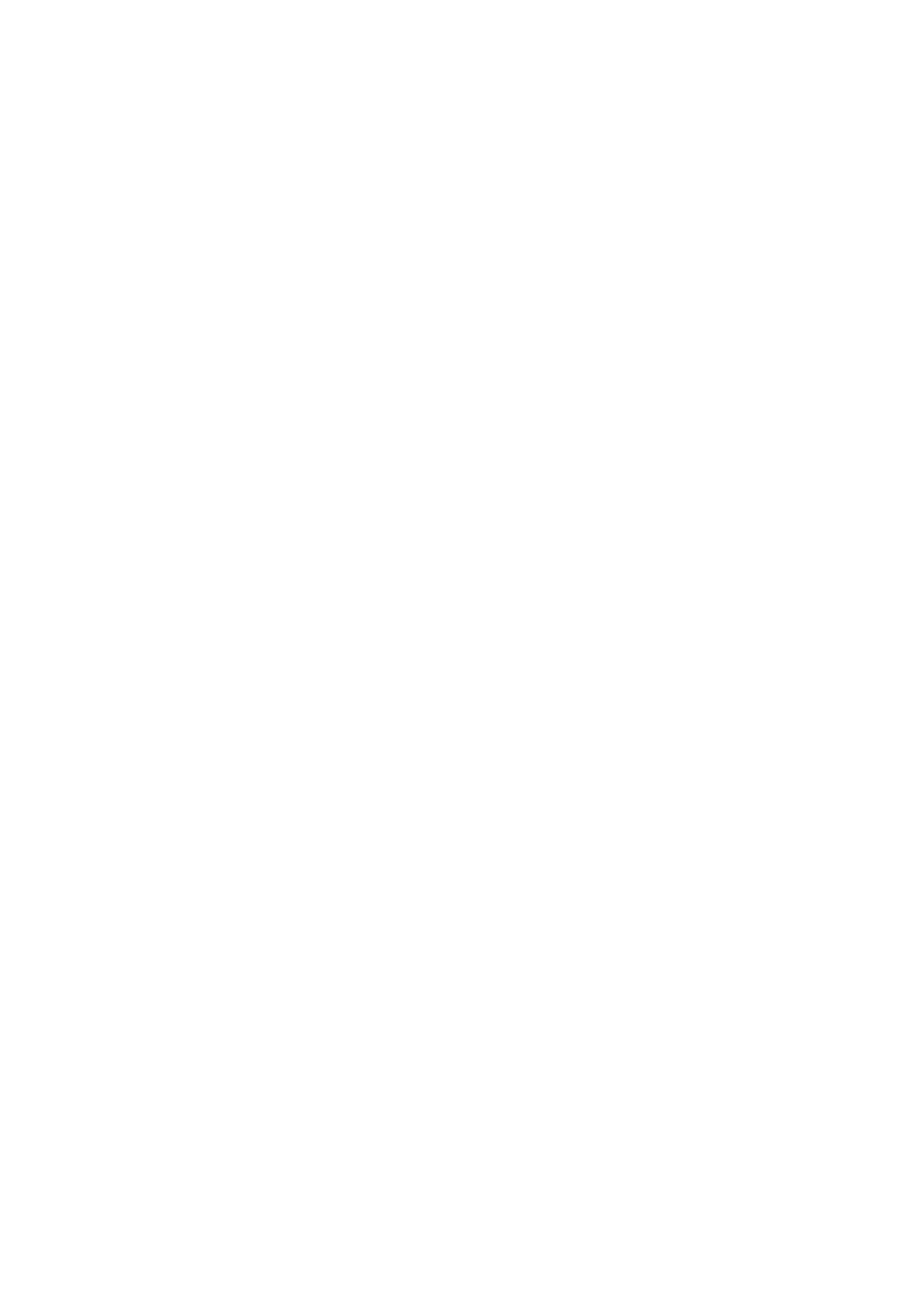# Contents

| Schedule 1—Amendments |                                               | $\mathbf{R}$ |
|-----------------------|-----------------------------------------------|--------------|
|                       | A New Tax System (Family Assistance) Act 1999 | $\mathbf{a}$ |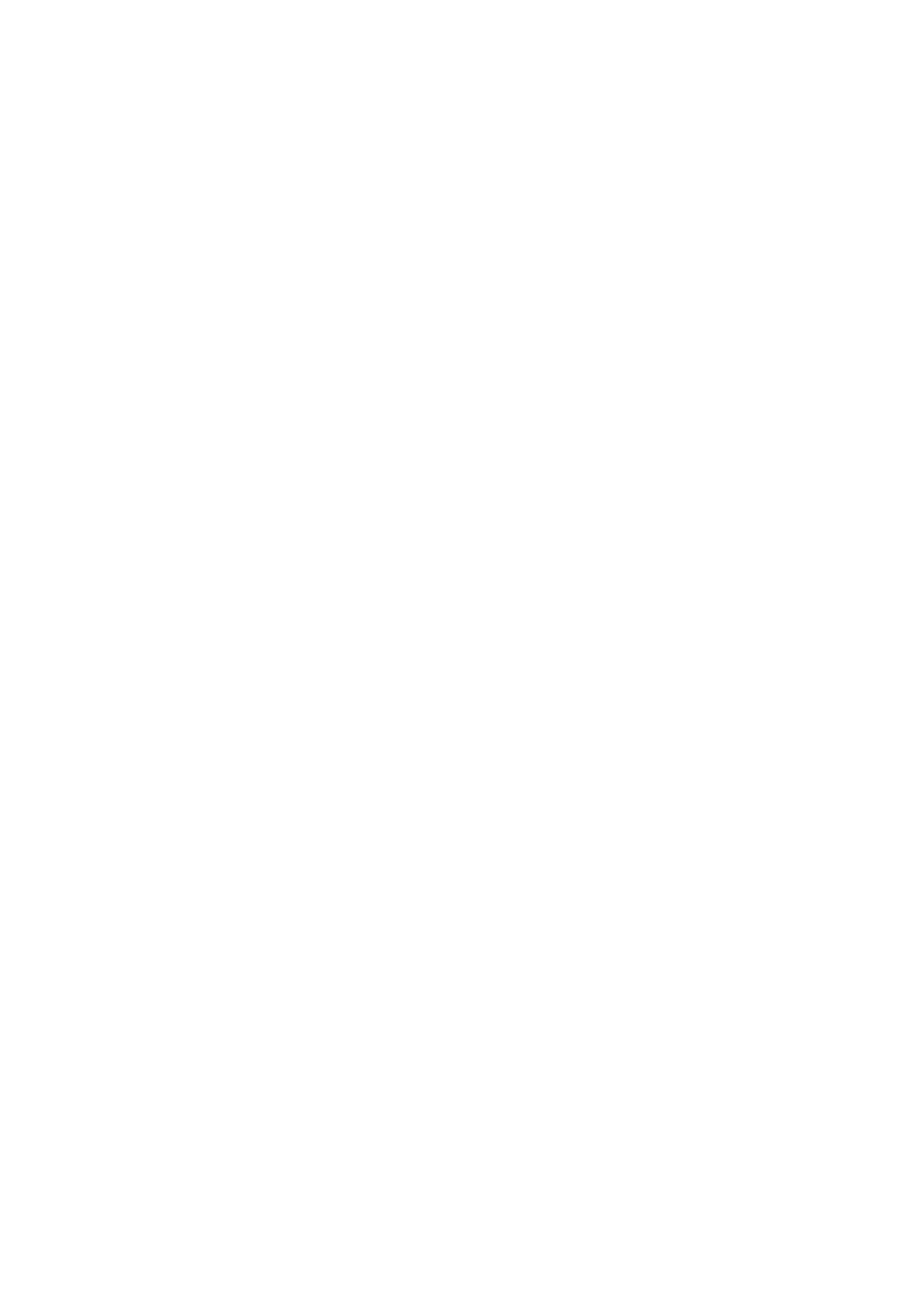# **A Bill for an Act to amend the law relating to family assistance, and for related purposes**

The Parliament of Australia enacts:

# **1 Short title**

This Act may be cited as the *Social Services Legislation Amendment (No Jab, No Pay) Act 2015*.

# **2 Commencement**

(1) Each provision of this Act specified in column 1 of the table commences, or is taken to have commenced, in accordance with column 2 of the table. Any other statement in column 2 has effect according to its terms.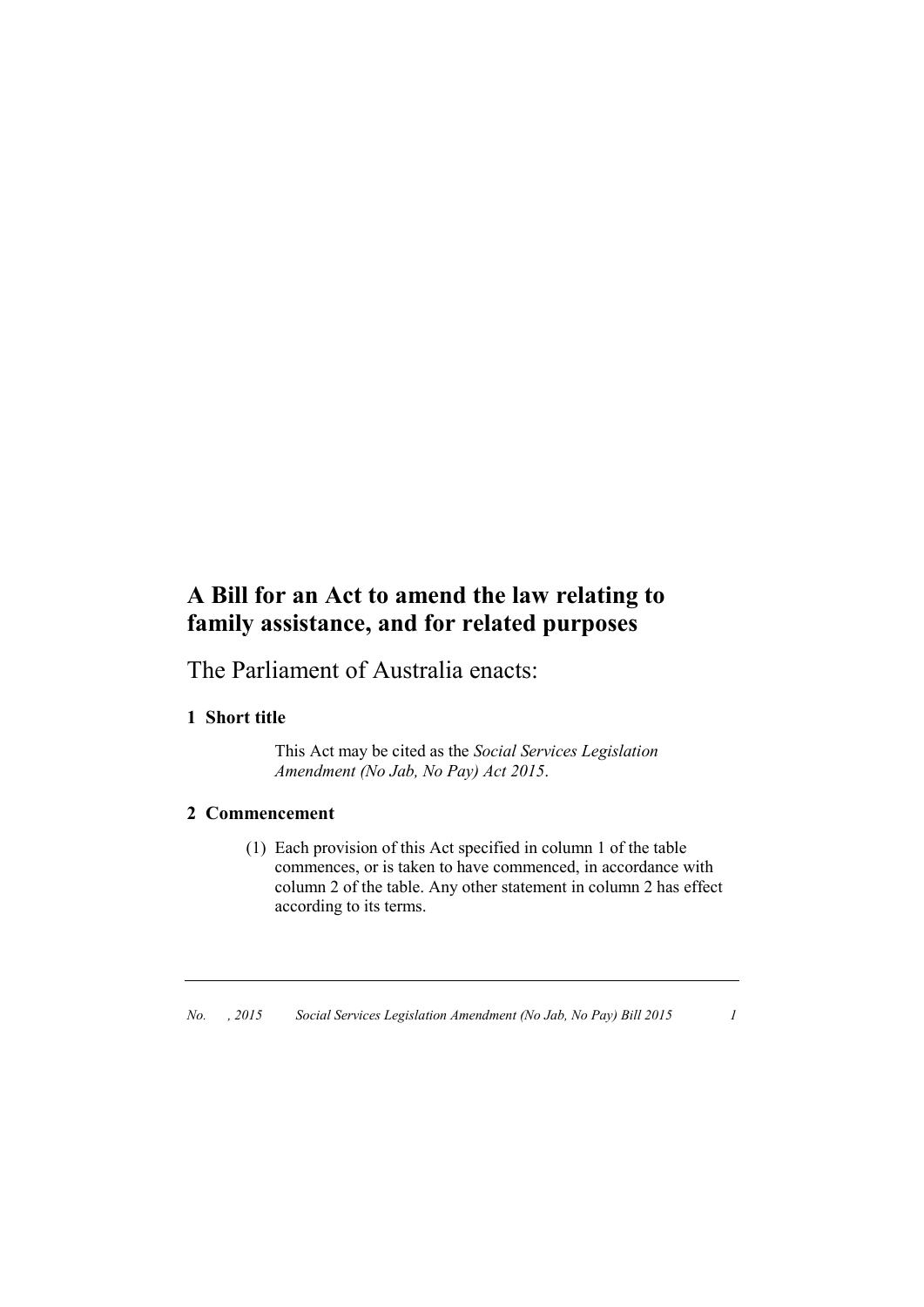| <b>Commencement information</b>                                                             |                                                                     |                     |
|---------------------------------------------------------------------------------------------|---------------------------------------------------------------------|---------------------|
| Column 1                                                                                    | Column <sub>2</sub>                                                 | Column 3            |
| <b>Provisions</b>                                                                           | Commencement                                                        | <b>Date/Details</b> |
| 1. Sections 1 to 3<br>and anything in<br>this Act not<br>elsewhere covered<br>by this table | The day this Act receives the Royal Assent.                         |                     |
| 2. Schedule 1                                                                               | 1 January 2016.                                                     | 1 January 2016      |
| Note:                                                                                       | This table relates only to the provisions of this Act as originally |                     |

- enacted. It will not be amended to deal with any later amendments of this Act.
- (2) Any information in column 3 of the table is not part of this Act. Information may be inserted in this column, or information in it may be edited, in any published version of this Act.

## **3 Schedules**

Legislation that is specified in a Schedule to this Act is amended or repealed as set out in the applicable items in the Schedule concerned, and any other item in a Schedule to this Act has effect according to its terms.

*2 Social Services Legislation Amendment (No Jab, No Pay) Bill 2015 No. , 2015*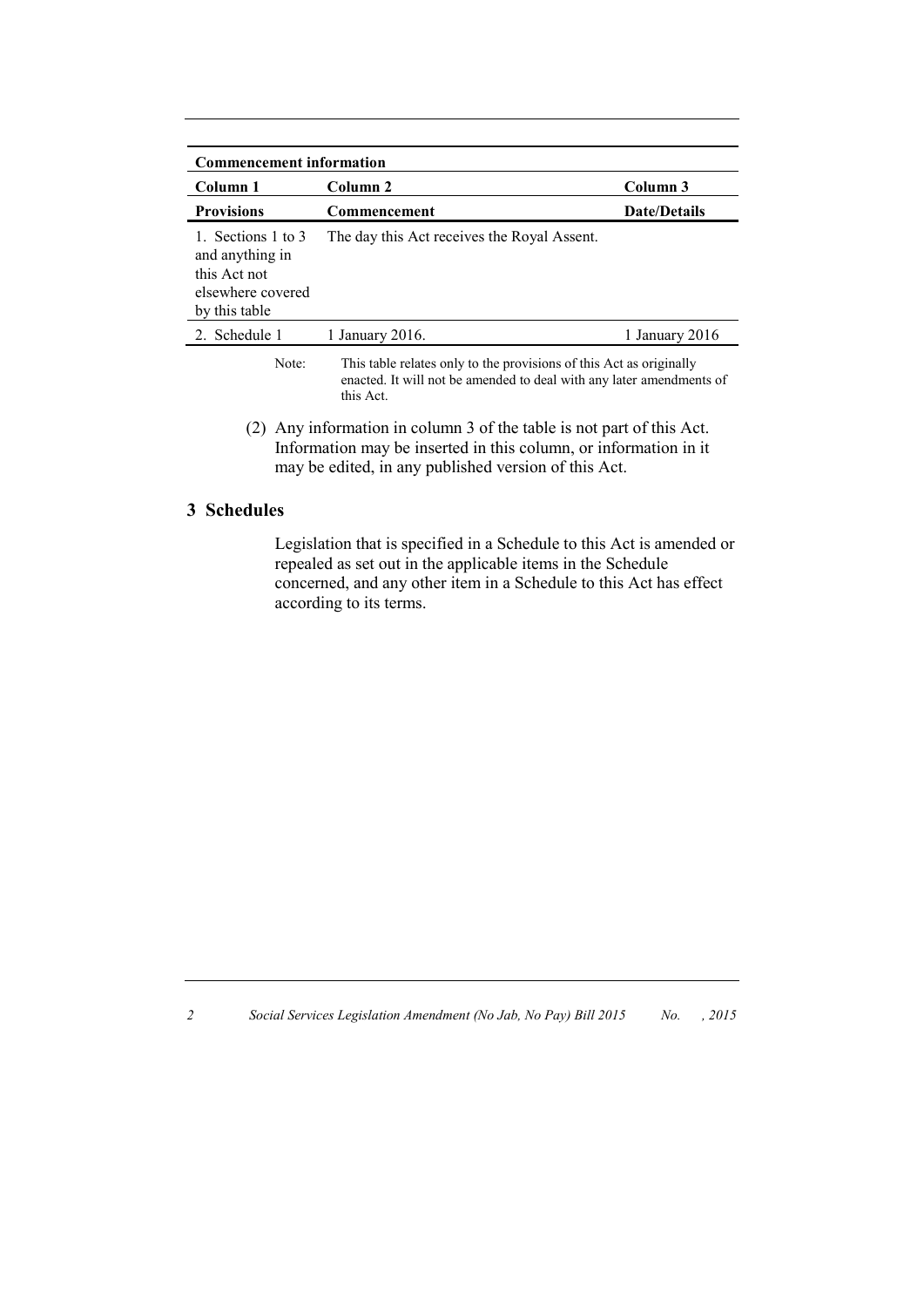# **Schedule 1—Amendments**

- *A New Tax System (Family Assistance) Act 1999*
- **1 Subsection 3(1) (definition of** *conscientious objection***)** Repeal the definition.

## **2 Subsection 3(1)**

Insert:

*general practitioner* has the same meaning as in the *Health Insurance Act 1973*.

#### **3 Section 5**

Repeal the section.

### **4 Subsections 6(3) to (8)**

Repeal the subsections, substitute:

*Medical contraindication, natural immunity and vaccine study*

- (3) The child meets the immunisation requirements if:
	- (a) a general practitioner has certified in writing that the immunisation of the child would be medically contraindicated under the specifications set out in the Australian Immunisation Handbook; or
	- (b) a general practitioner has certified in writing that the child does not require immunisation because the child has contracted a disease or diseases and as a result has developed a natural immunity; or
	- (c) the child is a participant in a vaccine study approved by a Human Research Ethics Committee registered with the National Health and Medical Research Council.

*Temporary unavailability of vaccine*

- (4) The child meets the immunisation requirements if:
	- (a) the child has not received a vaccination at a particular age; and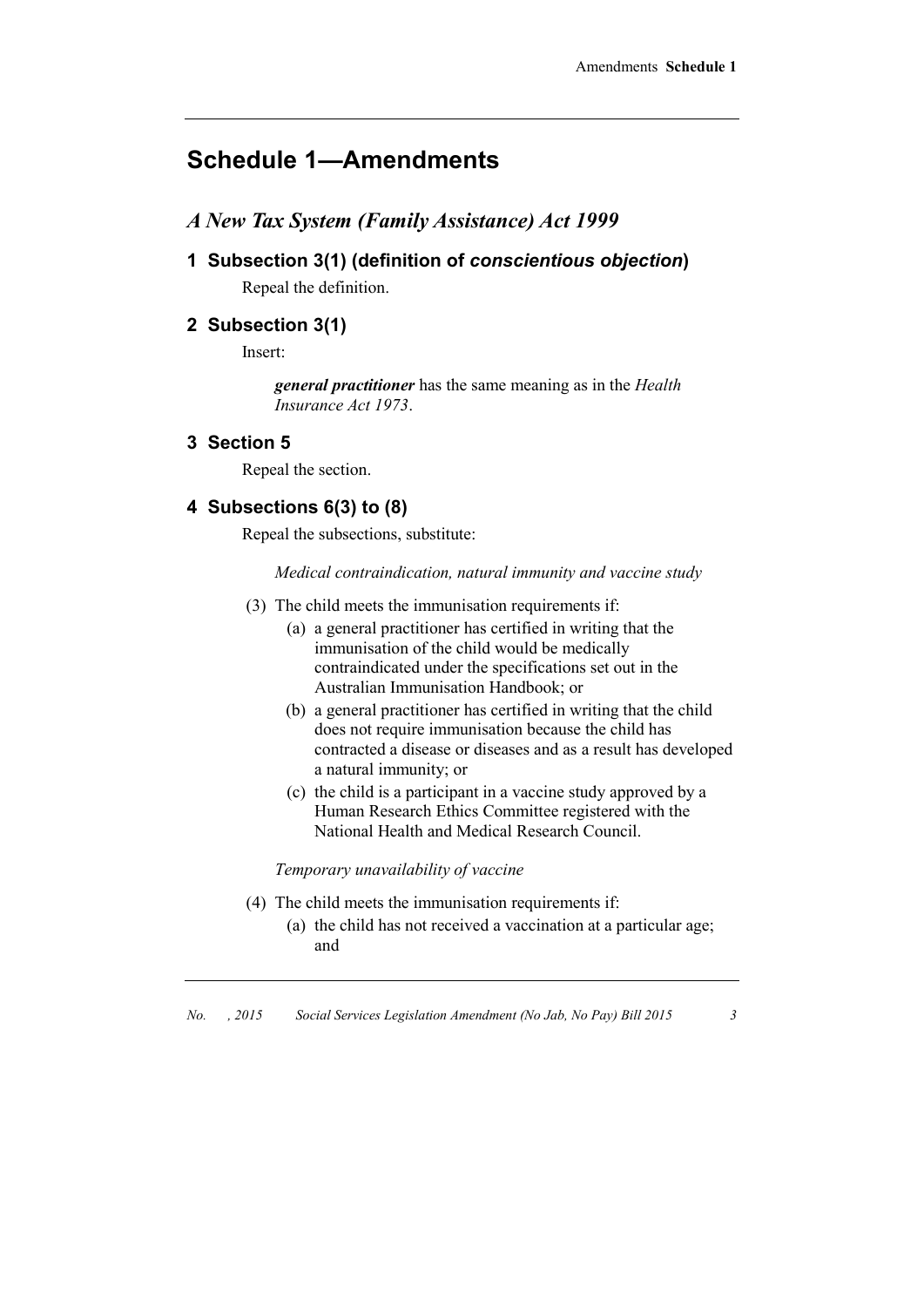- (b) the person who occupies, or is acting in, the position of Commonwealth Chief Medical Officer has certified in writing that the vaccine for that vaccination is, or all of the vaccines for that vaccination are, temporarily unavailable; and
- (c) if that vaccine, or one of those vaccines, had been available, the Secretary is satisfied that the child would have been immunised; and
- (d) that vaccine has not, or none of those vaccines have, become available.

#### *Child vaccinated overseas*

- (5) The child meets the immunisation requirements if:
	- (a) the child has received one or more vaccinations while outside Australia; and
	- (b) a recognised immunisation provider has certified in writing that those vaccinations have provided the child with the same level of immunisation that the child would have acquired if the child had been vaccinated in accordance with a standard vaccination schedule, or a catch up vaccination schedule, determined under section 4; and
	- (c) the child has received, whether in or outside Australia, all the other vaccinations in accordance with a standard vaccination schedule, or a catch up vaccination schedule, determined under section 4.

#### *Secretary's decision*

- (6) The child meets the immunisation requirements if the Secretary determines in writing that the child meets the immunisation requirements.
- (7) In making a determination under subsection (6), the Secretary must comply with any decision-making principles set out in a legislative instrument made by the Minister for the purposes of this subsection.

#### **5 Section 7**

Repeal the section.

*4 Social Services Legislation Amendment (No Jab, No Pay) Bill 2015 No. , 2015*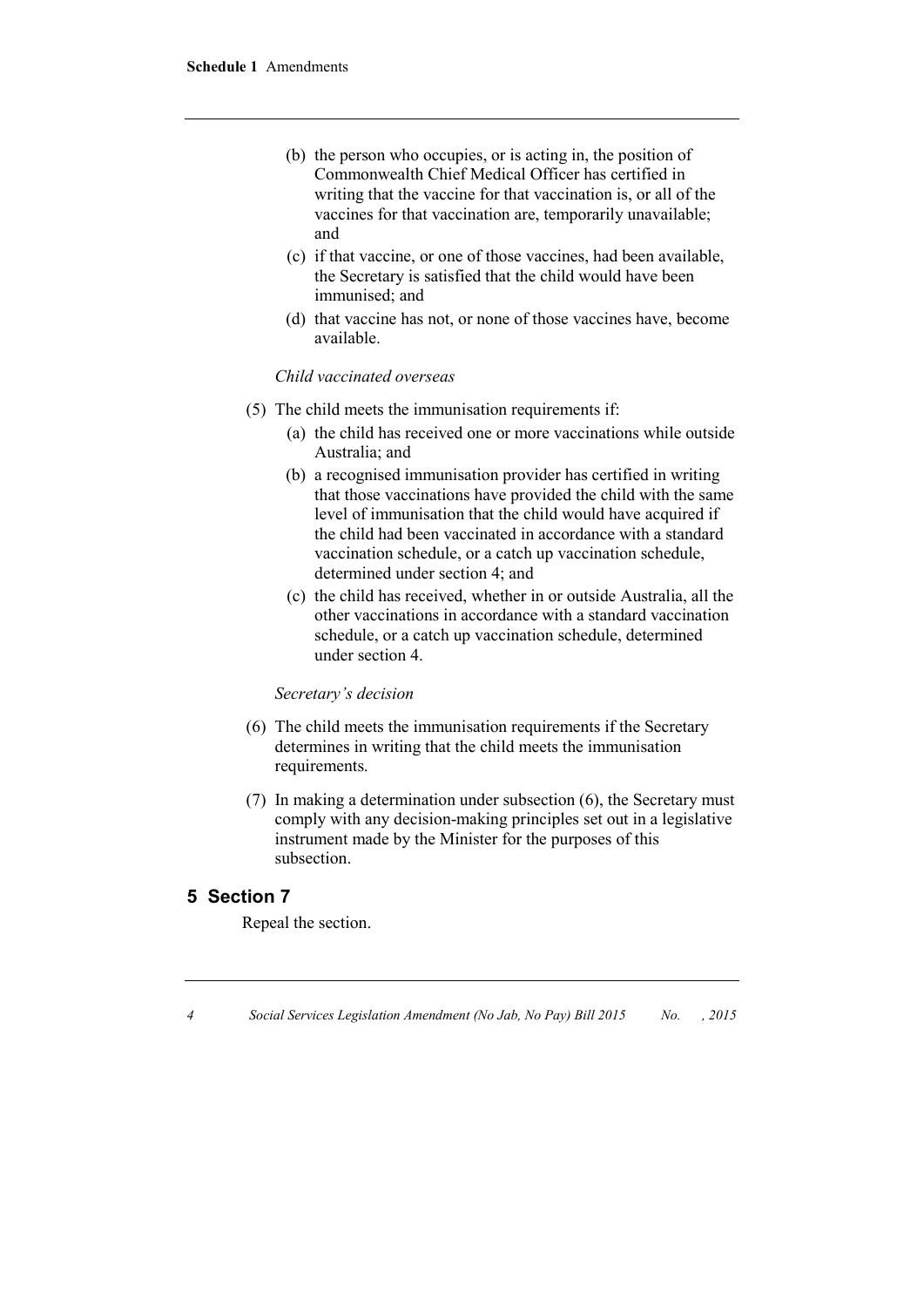#### **6 Paragraph 42(1)(c)**

Omit "under 7 and born on or after 1 January 1996", substitute "under  $20$ ".

#### **7 After subsection 42(1)**

Insert:

(1AA) Subparagraphs  $(1)(c)(ii)$  and  $(iii)$  do not apply in relation to an individual in connection with the Secretary determining a claim by the individual for payment of child care benefit by fee reduction for care provided by an approved child care service.

#### **8 Subsection 44(2)**

Omit "under 7 and is born on or after 1 January 1996", substitute "under 20".

#### **9 Subsection 45(2)**

Repeal the subsection, substitute:

*Requirement relating to immunisation referred to in paragraph (1)(g)*

(2) For the purposes of paragraph  $(1)(g)$ , the requirement relating to immunisation is that, if the child is under 20, the child must meet the immunisation requirements set out in section 6.

# **10 At the end of subsection 47(1)**

Add:

; and (c) the child meets the immunisation requirements set out in section 6.

## **11 Subsection 61B(1)**

After "in an income year", insert "(the *current income year*)".

#### **12 Paragraph 61B(1)(a)**

Repeal the paragraph, substitute:

(a) the income year is:

- (i) the income year in which the FTB child turned 1; or
- (ii) any later income year; and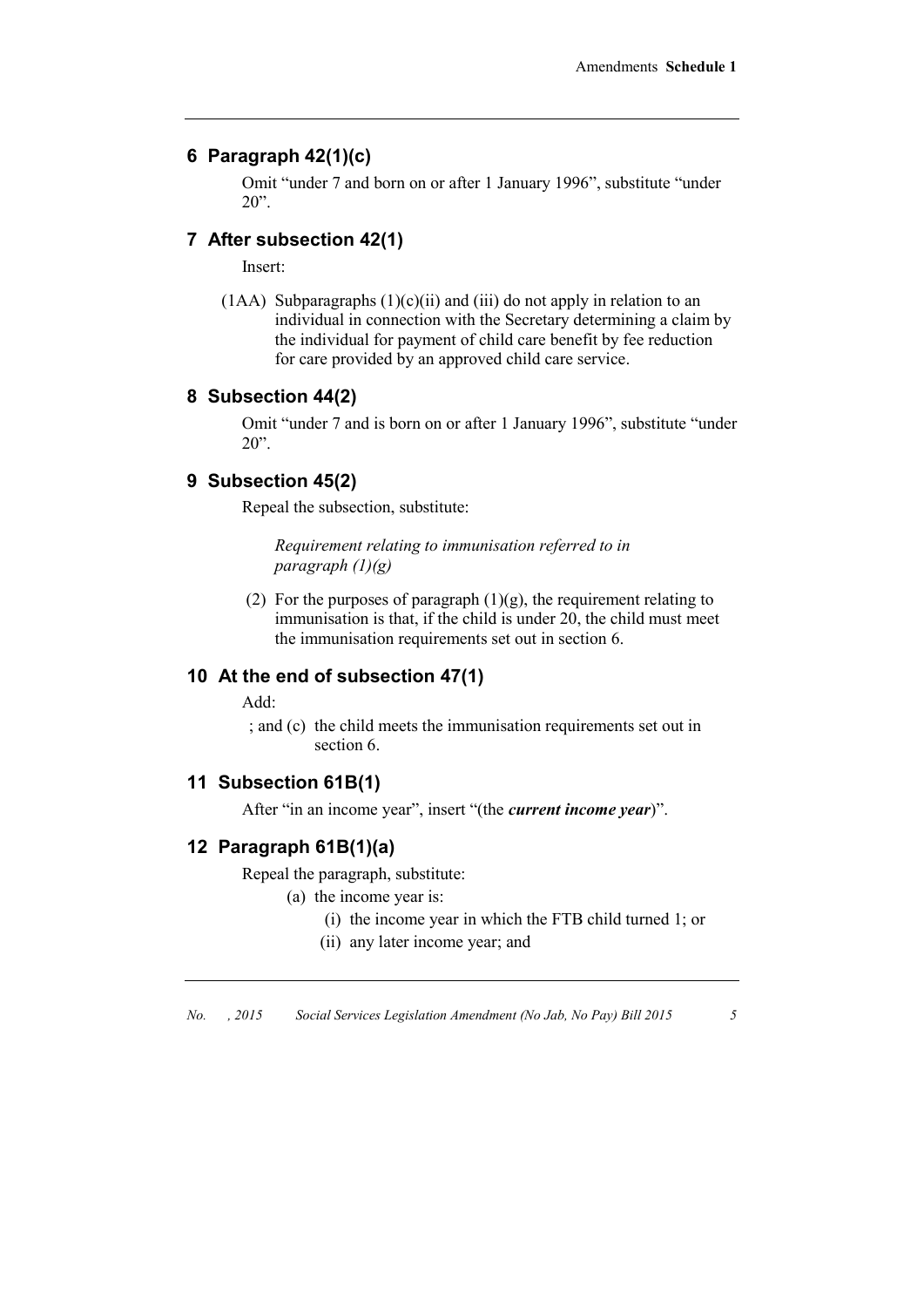# **13 Subsection 61B(2)**

After "in an income year", insert "(the *current income year*)".

# **14 Paragraph 61B(2)(a)**

Repeal the paragraph, substitute:

(a) the income year is:

- (i) the income year in which the FTB child turned 1; or
- (ii) any later income year; and

# **15 Paragraph 61B(3)(a)**

Omit "income year in which the FTB child turned 1, 2 or 5 (as the case requires)", substitute "current income year".

# **16 Subparagraph 61B(3A)(a)(iii)**

Omit "income year in which the FTB child turned 1, 2 or 5 (as the case requires)", substitute "current income year".

# **17 Paragraph 61B(3A)(b)**

Omit "income year in which the FTB child turned 1, 2 or 5 (as the case requires)", substitute "current income year".

# **18 Paragraph 61B(4)(a)**

Omit "income year in which the FTB child turned 1, 2 or 5 (as the case requires)", substitute "current income year".

# **19 Application and transitional provisions**

- (1) The amendments made by this Schedule apply:
	- (a) in relation to working out whether FTB Part A supplement is to be added, in working out an individual's Part A rate of family tax benefit, for a day on or after the commencement of this item; and
	- (b) in relation to working out whether an individual, or an approved child care service, is eligible for child care benefit for care provided to a child on a day on or after the commencement of this item.
- (2) A certification mentioned in subsection 6(5) or (6) of the *A New Tax System (Family Assistance) Act 1999* (as in force immediately before the commencement of this item) that had effect immediately before that

*6 Social Services Legislation Amendment (No Jab, No Pay) Bill 2015 No. , 2015*